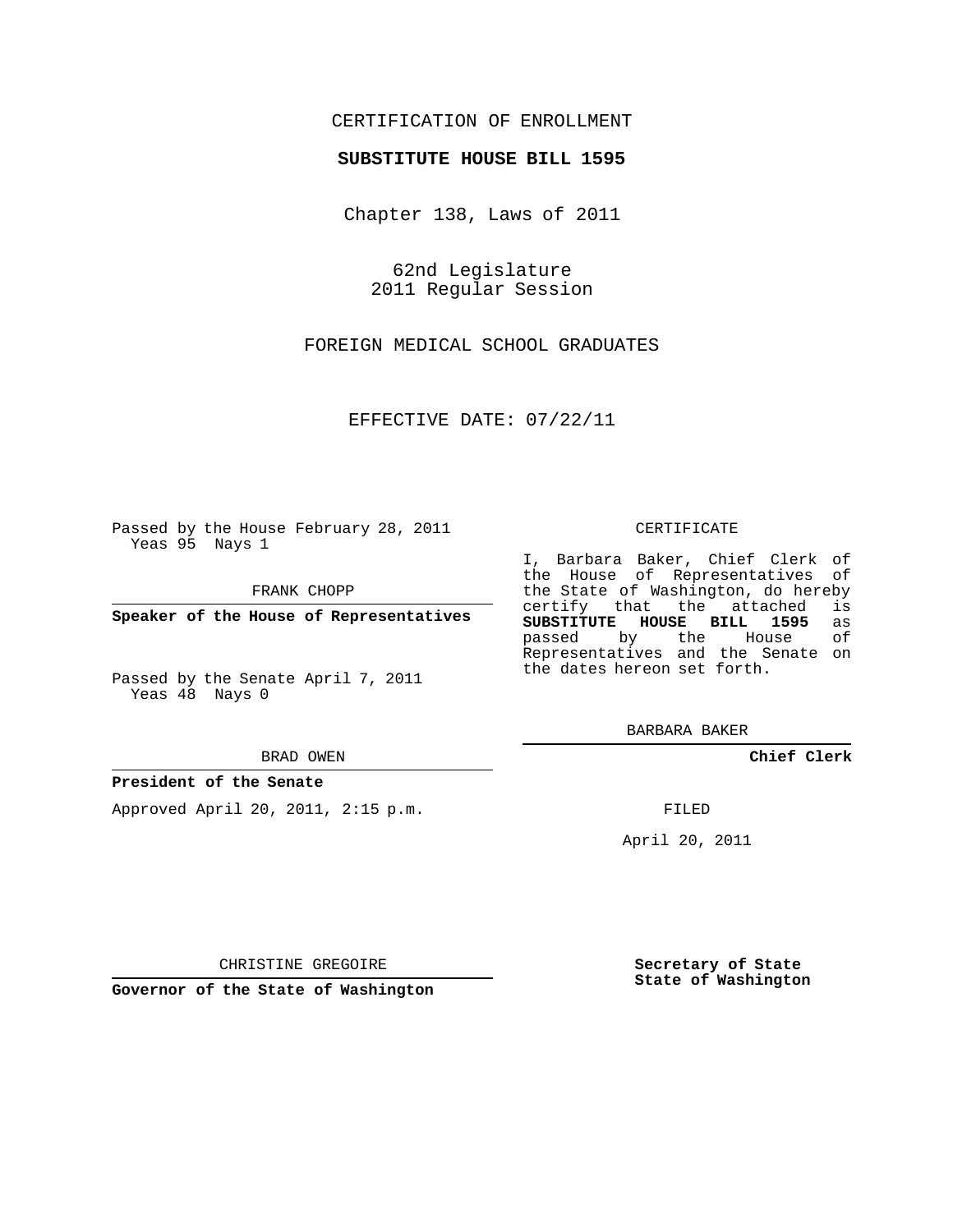# **SUBSTITUTE HOUSE BILL 1595** \_\_\_\_\_\_\_\_\_\_\_\_\_\_\_\_\_\_\_\_\_\_\_\_\_\_\_\_\_\_\_\_\_\_\_\_\_\_\_\_\_\_\_\_\_

\_\_\_\_\_\_\_\_\_\_\_\_\_\_\_\_\_\_\_\_\_\_\_\_\_\_\_\_\_\_\_\_\_\_\_\_\_\_\_\_\_\_\_\_\_

Passed Legislature - 2011 Regular Session

**State of Washington 62nd Legislature 2011 Regular Session By** House Health Care & Wellness (originally sponsored by Representatives Cody, Appleton, and Green)

READ FIRST TIME 02/16/11.

 AN ACT Relating to graduates of foreign medical schools; and amending RCW 18.71.051.

BE IT ENACTED BY THE LEGISLATURE OF THE STATE OF WASHINGTON:

 **Sec. 1.** RCW 18.71.051 and 1994 sp.s. c 9 s 308 are each amended to read as follows:

 Applicants for licensure to practice medicine who have graduated from a school of medicine located outside of the states, territories, and possessions of the United States, the District of Columbia, or the Dominion of Canada, shall file an application for licensure with the commission on a form prepared by the secretary with the approval of the commission. Each applicant shall furnish proof satisfactory to the commission of the following:

 (1) That he or she has completed in a school of medicine a resident course of professional instruction equivalent to that required in this chapter for applicants generally;

16 (2)(a) Except as provided in (b) of this subsection, that he or she meets all the requirements which must be met by graduates of the United States and Canadian school of medicine except that he or she need not have graduated from a school of medicine approved by the commission;